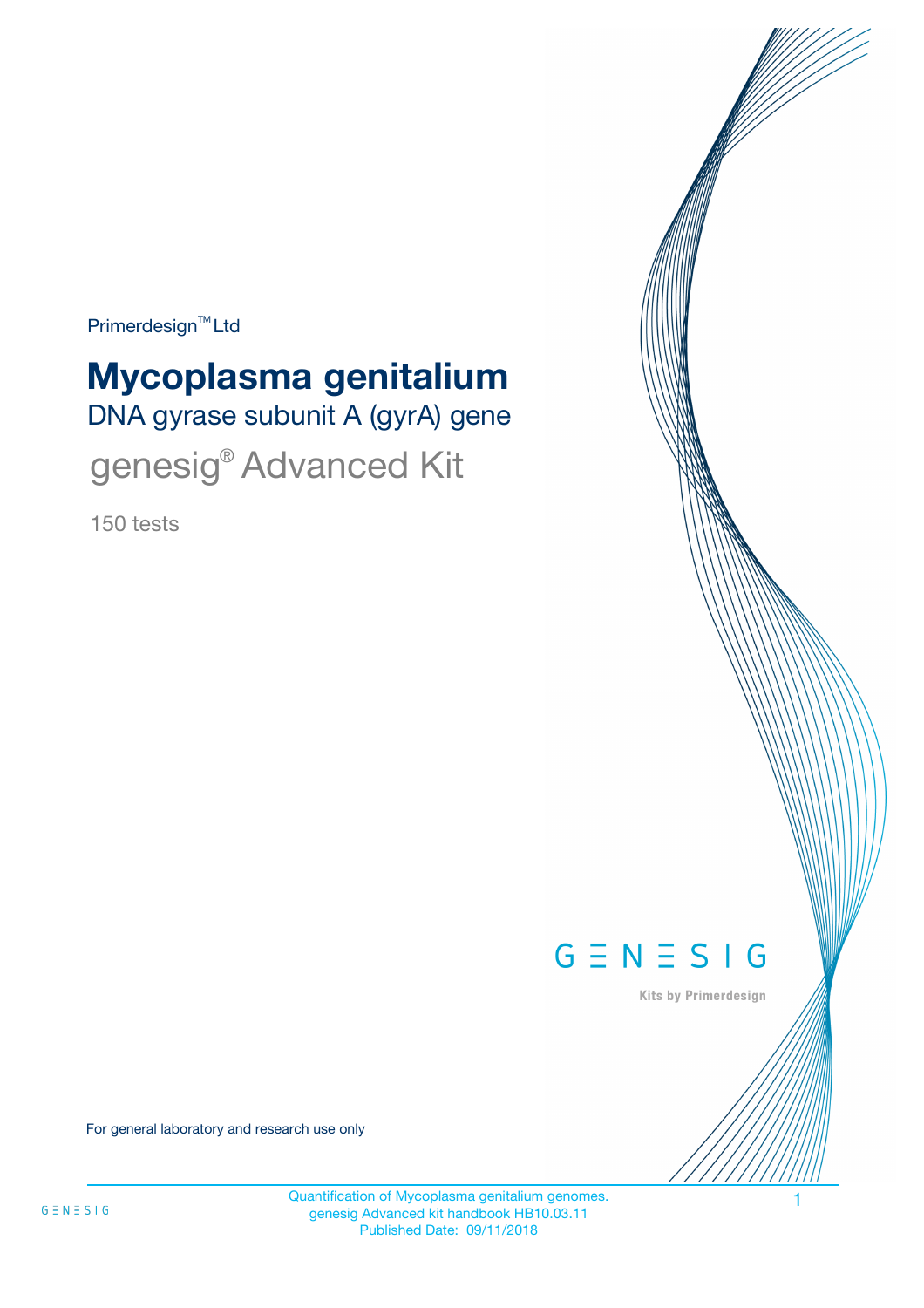# Introduction to Mycoplasma genitalium

Mycoplasma genitalium is a small parasitic bacterium that lives on the ciliated epithelial cells of the primate genital and respiratory tracts. M. genitalium is the smallest known genome that can constitute a cell.

The genome of M. genitalium consists of 521 genes (~482 protein encoding genes) in one circular chromosome of 582kbp.

Infection by M. genitalium seems fairly common, can be transmitted between partners during unprotected coitus, and can be treated with antibiotics; however, the organism's role in genital diseases is still unclear.

Symptoms include: Urethritis (men), Discharge, Burning while urinating, Arthritis/reactive arthritis (mostly men), Vaginal itching (women),Pain during intercourse (women).This infection is associated with bacterial vaginosis. In the long term, this infection is suspected to cause pelvic inflammatory disease.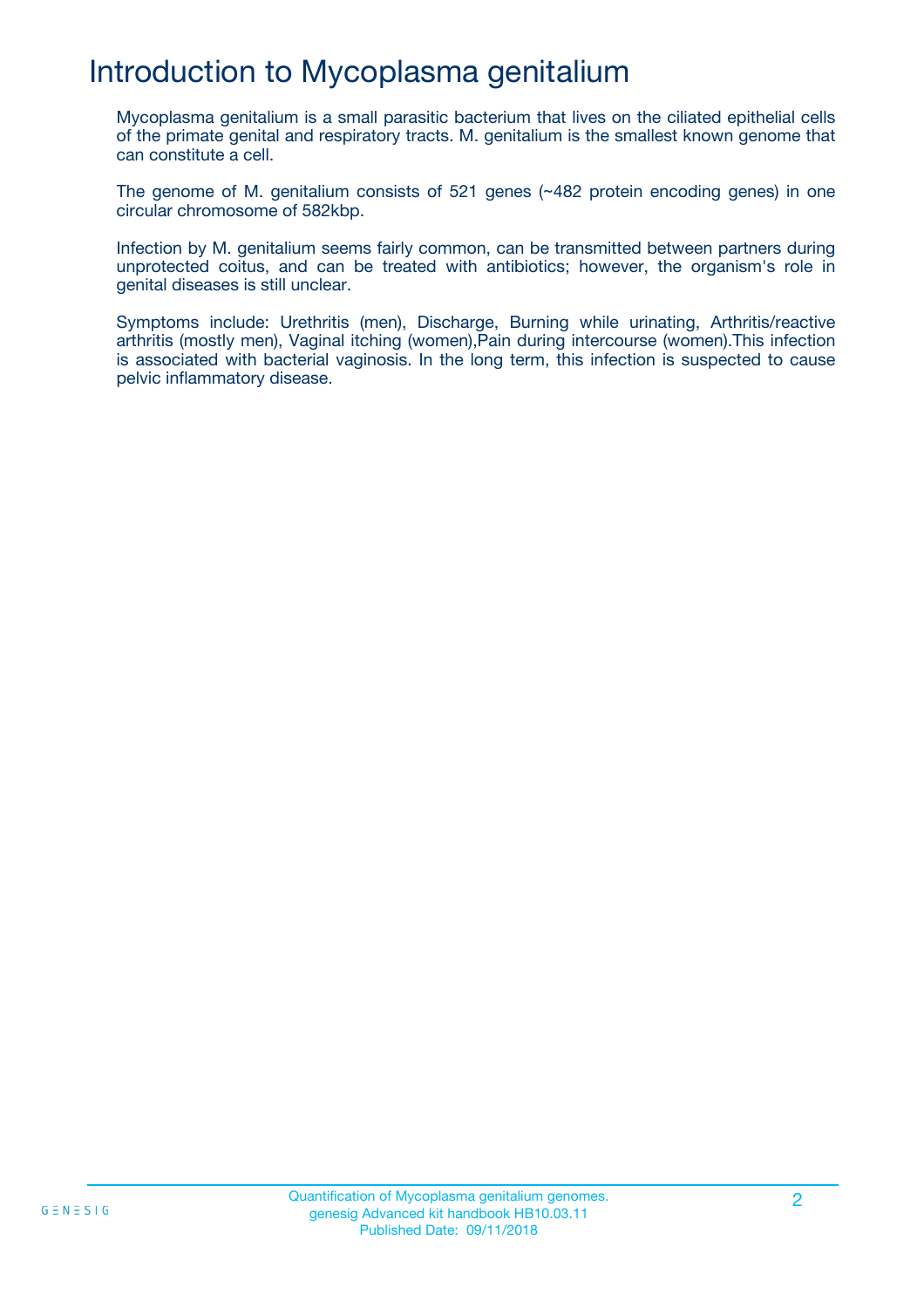# **Specificity**

The Primerdesign genesig Kit for Mycoplasma genitalium (M.genitalium) genomes is designed for the in vitro quantification of M.genitalium genomes. The kit is designed to have a broad detection profile. Specifically, the primers represent 100% homology with over 95% of the NCBI database reference sequences available at the time of design.

The dynamics of genetic variation means that new sequence information may become available after the initial design. Primerdesign periodically reviews the detection profiles of our kits and when required releases new versions.

If you require further information, or have a specific question about the detection profile of this kit then please send an e.mail to enquiry@primerdesign.co.uk and our bioinformatics team will answer your question.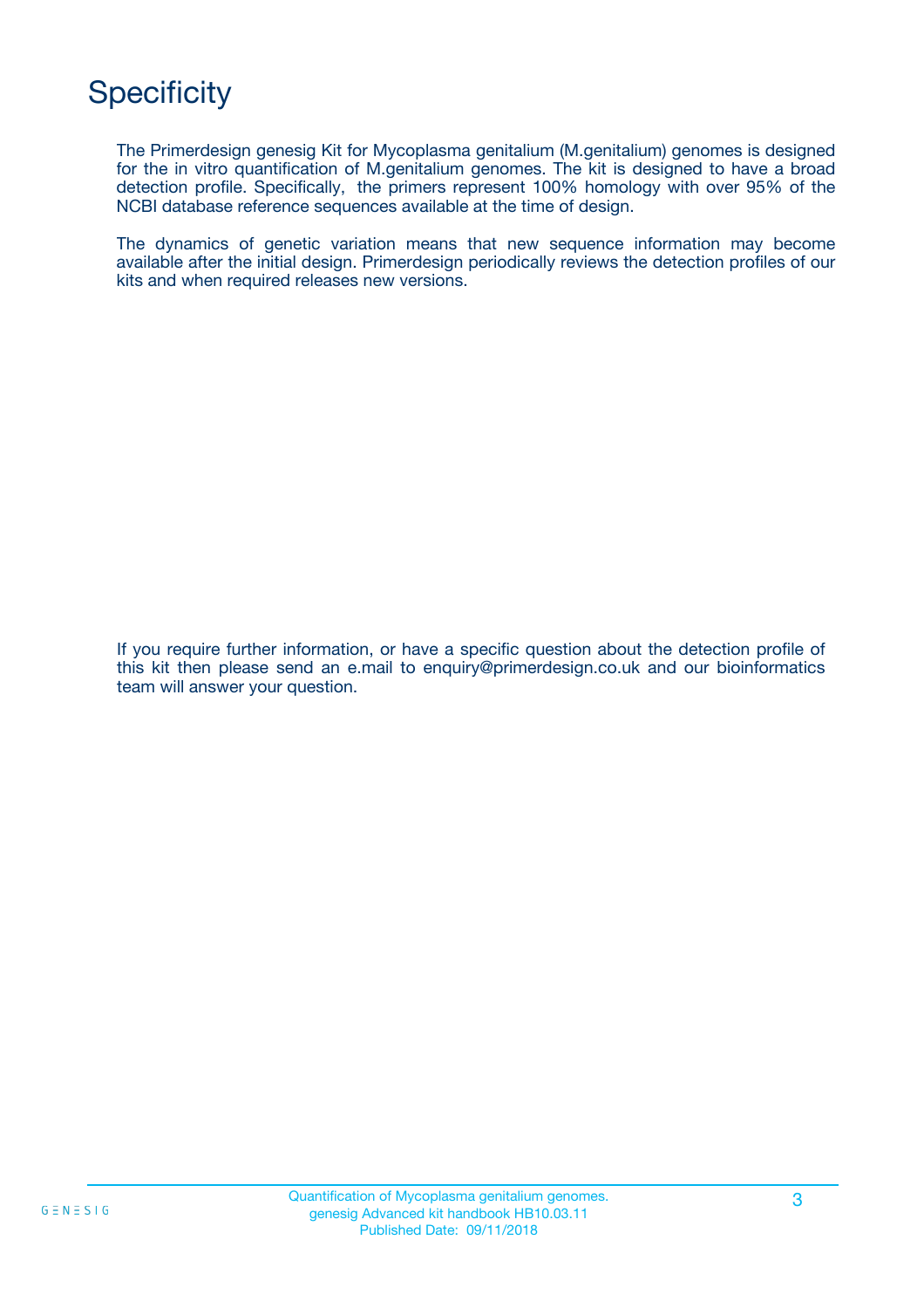## Kit contents

- **M.genitalium specific primer/probe mix (150 reactions BROWN)** FAM labelled
- **M.genitalium positive control template (for Standard curve RED)**
- **Internal extraction control primer/probe mix (150 reactions BROWN)** VIC labelled as standard
- **Internal extraction control DNA (150 reactions BLUE)**
- **Endogenous control primer/probe mix (150 reactions BROWN)** FAM labelled
- **RNase/DNase free water (WHITE)** for resuspension of primer/probe mixes
- **Template preparation buffer (YELLOW)** for resuspension of internal control template, positive control template and standard curve preparation

### Reagents and equipment to be supplied by the user

#### **Real-time PCR Instrument**

#### **Extraction kit**

This kit is recommended for use with genesig Easy DNA/RNA extraction kit. However, it is designed to work well with all processes that yield high quality RNA and DNA with minimal PCR inhibitors.

#### **oasig**TM **lyophilised or Precision**®**PLUS 2X qPCR Master Mix**

This kit is intended for use with oasig or PrecisionPLUS2X qPCR Master Mix.

**Pipettors and Tips**

**Vortex and centrifuge**

#### **Thin walled 1.5 ml PCR reaction tubes**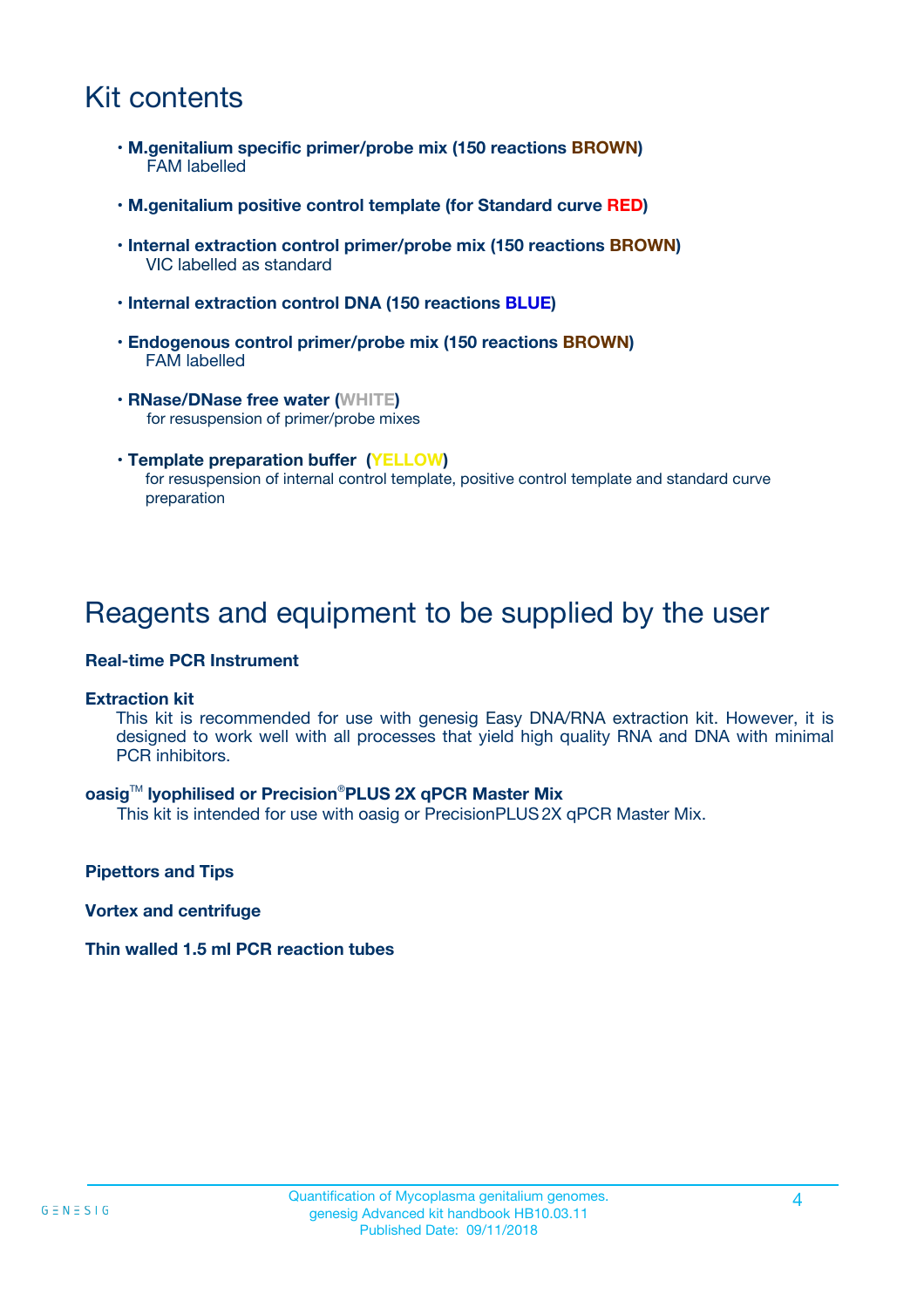### Kit storage and stability

This kit is stable at room temperature but should be stored at -20ºC on arrival. Once the lyophilised components have been resuspended they should not be exposed to temperatures above -20°C for longer than 30 minutes at a time and unnecessary repeated freeze/thawing should be avoided. The kit is stable for six months from the date of resuspension under these circumstances.

If a standard curve dilution series is prepared this can be stored frozen for an extended period. If you see any degradation in this serial dilution a fresh standard curve can be prepared from the positive control.

Primerdesign does not recommend using the kit after the expiry date stated on the pack.

### Suitable sample material

All kinds of sample material suited for PCR amplification can be used. Please ensure the samples are suitable in terms of purity, concentration, and DNA integrity (An internal PCR control is supplied to test for non specific PCR inhibitors). Always run at least one negative control with the samples. To prepare a negative-control, replace the template DNA sample with RNase/DNase free water.

### Dynamic range of test

Under optimal PCR conditions genesig M.genitalium detection kits have very high priming efficiencies of >95% and can detect less than 100 copies of target template.

### Notices and disclaimers

This product is developed, designed and sold for research purposes only. It is not intended for human diagnostic or drug purposes or to be administered to humans unless clearly expressed for that purpose by the Food and Drug Administration in the USA or the appropriate regulatory authorities in the country of use. During the warranty period Primerdesign genesig detection kits allow precise and reproducible data recovery combined with excellent sensitivity. For data obtained by violation to the general GLP guidelines and the manufacturer's recommendations the right to claim under guarantee is expired. PCR is a proprietary technology covered by several US and foreign patents. These patents are owned by Roche Molecular Systems Inc. and have been sub-licensed by PE Corporation in certain fields. Depending on your specific application you may need a license from Roche or PE to practice PCR. Additional information on purchasing licenses to practice the PCR process may be obtained by contacting the Director of Licensing at Roche Molecular Systems, 1145 Atlantic Avenue, Alameda, CA 94501 or Applied Biosystems business group of the Applera Corporation, 850 Lincoln Centre Drive, Foster City, CA 94404. In addition, the 5' nuclease assay and other homogeneous amplification methods used in connection with the PCR process may be covered by U.S. Patents 5,210,015 and 5,487,972, owned by Roche Molecular Systems, Inc, and by U.S. Patent 5,538,848, owned by The Perkin-Elmer Corporation.

# Trademarks

Primerdesign™ is a trademark of Primerdesign Ltd.

genesig $^\circledR$  is a registered trademark of Primerdesign Ltd.

The PCR process is covered by US Patents 4,683,195, and 4,683,202 and foreign equivalents owned by Hoffmann-La Roche AG. BI, ABI PRISM® GeneAmp® and MicroAmp® are registered trademarks of the Applera Genomics (Applied Biosystems Corporation). BIOMEK® is a registered trademark of Beckman Instruments, Inc.; iCycler™ is a registered trademark of Bio-Rad Laboratories, Rotor-Gene is a trademark of Corbett Research. LightCycler™ is a registered trademark of the Idaho Technology Inc. GeneAmp®, TaqMan® and AmpliTaqGold® are registered trademarks of Roche Molecular Systems, Inc., The purchase of the Primerdesign™ reagents cannot be construed as an authorization or implicit license to practice PCR under any patents held by Hoffmann-LaRoche Inc.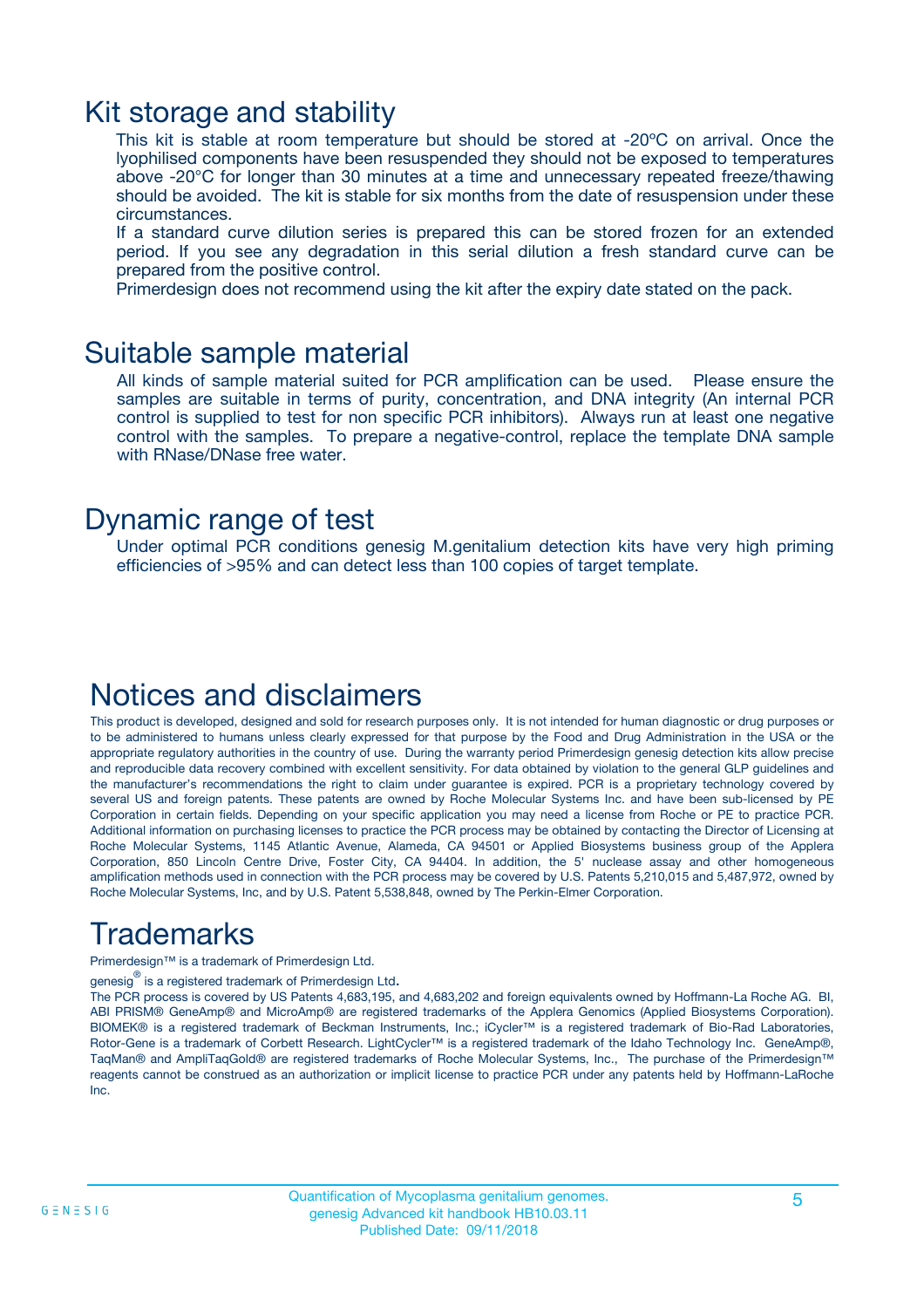### Principles of the test

#### **Real-time PCR**

A M.genitalium specific primer and probe mix is provided and this can be detected through the FAM channel.

The primer and probe mix provided exploits the so-called TaqMan® principle. During PCR amplification, forward and reverse primers hybridize to the M.genitalium DNA. A fluorogenic probe is included in the same reaction mixture which consists of a DNA probe labeled with a 5`-dye and a 3`-quencher. During PCR amplification, the probe is cleaved and the reporter dye and quencher are separated. The resulting increase in fluorescence can be detected on a range of qPCR platforms.

#### **Positive control**

For copy number determination and as a positive control for the PCR set up, the kit contains a positive control template. This can be used to generate a standard curve of M.genitalium copy number / Cq value. Alternatively the positive control can be used at a single dilution where full quantitative analysis of the samples is not required. Each time the kit is used, at least one positive control reaction must be included in the run. A positive result indicates that the primers and probes for detecting the target M.genitalium gene worked properly in that particular experimental scenario. If a negative result is obtained the test results are invalid and must be repeated. Care should be taken to ensure that the positive control does not contaminate any other kit component which would lead to false-positive results. This can be achieved by handling this component in a Post PCR environment. Care should also be taken to avoid cross-contamination of other samples when adding the positive control to the run. This can be avoided by sealing all other samples and negative controls before pipetting the positive control into the positive control well.

#### **Negative control**

To validate any positive findings a negative control reaction should be included every time the kit is used. For this reaction the RNase/DNase free water should be used instead of template. A negative result indicates that the reagents have not become contaminated while setting up the run.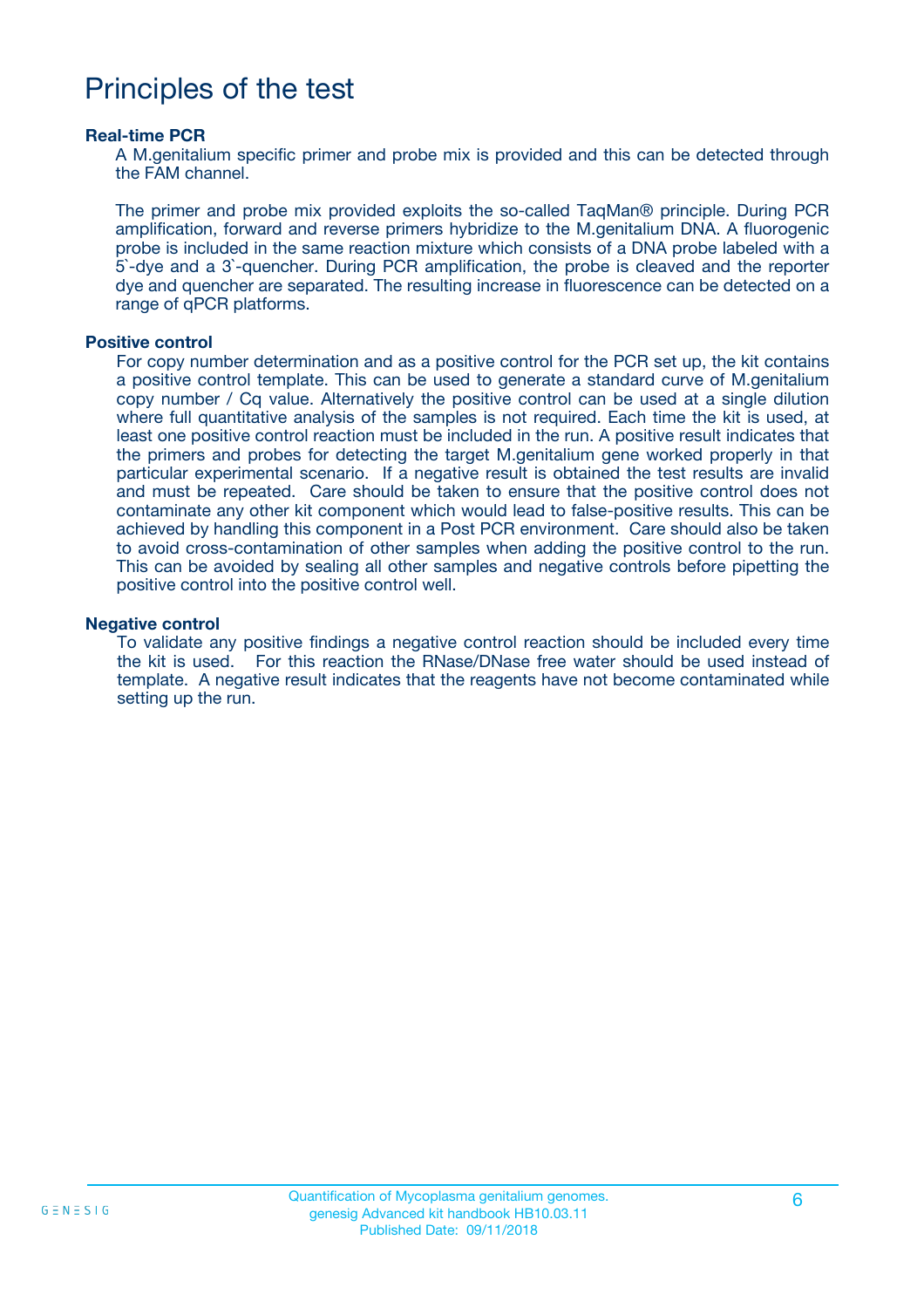#### **Internal DNA extraction control**

When performing DNA extraction, it is often advantageous to have an exogenous source of DNA template that is spiked into the lysis buffer. This control DNA is then co-purified with the sample DNA and can be detected as a positive control for the extraction process. Successful co-purification and qPCR for the control DNA also indicates that PCR inhibitors are not present at a high concentration.

A separate primer and probe mix are supplied with this kit to detect the exogenous DNA using qPCR. The primers are present at PCR limiting concentrations which allows multiplexing with the target sequence primers. Amplification of the control DNA does not interfere with detection of the M.genitalium target DNA even when present at low copy number. The Internal control is detected through the VIC channel and gives a Cq value of 28+/-3.

#### **Endogenous control**

To confirm extraction of a valid biological template, a primer and probe mix is included to detect an endogenous gene. Detection of the endogenous control is through the FAM channel and it is NOT therefore possible to perform a multiplex with the M.genitalium primers. A poor endogenous control signal may indicate that the sample did not contain sufficient biological material.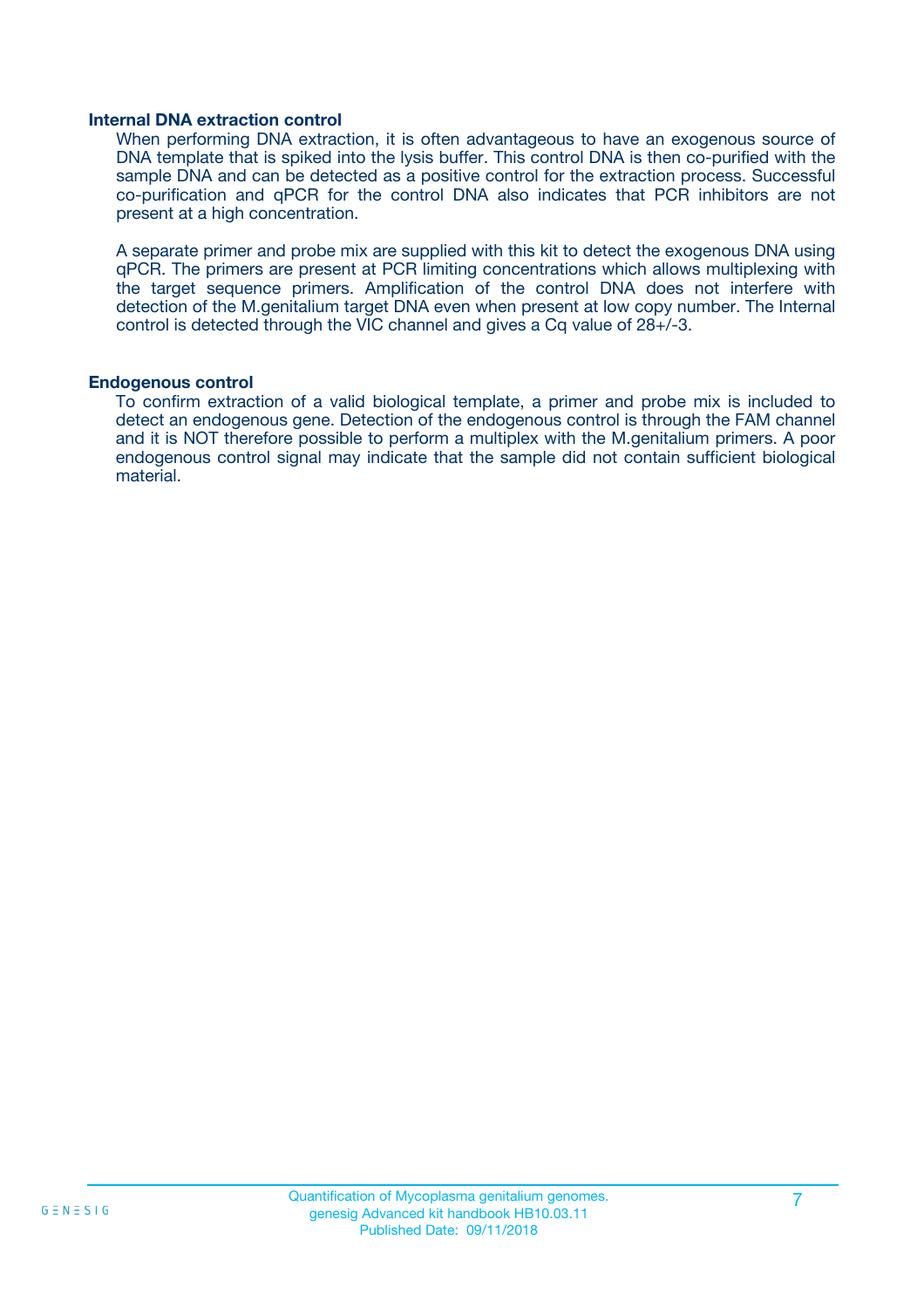### Resuspension protocol

To minimize the risk of contamination with foreign DNA, we recommend that all pipetting be performed in a PCR clean environment. Ideally this would be a designated PCR lab or PCR cabinet. Filter tips are recommended for all pipetting steps.

- **1. Pulse-spin each tube in a centrifuge before opening.** This will ensure lyophilised primer and probe mix is in the base of the tube and is not spilt upon opening the tube.
- **2. Resuspend the primer/probe mixes in the RNase/DNase free water supplied, according to the table below:**

To ensure complete resuspension, vortex each tube thoroughly.

| Component - resuspend in water                       |             |  |
|------------------------------------------------------|-------------|--|
| <b>Pre-PCR pack</b>                                  |             |  |
| M.genitalium primer/probe mix (BROWN)                | $165$ µl    |  |
| Internal extraction control primer/probe mix (BROWN) | $165$ $\mu$ |  |
| Endogenous control primer/probe mix (BROWN)          | 165 µl      |  |

**3. Resuspend the internal control template and positive control template in the template preparation buffer supplied, according to the table below:** To ensure complete resuspension, vortex each tube thoroughly.

| Component - resuspend in template preparation buffer |  |  |  |
|------------------------------------------------------|--|--|--|
| <b>Pre-PCR heat-sealed foil</b>                      |  |  |  |
| Internal extraction control DNA (BLUE)               |  |  |  |
| <b>Post-PCR heat-sealed foil</b>                     |  |  |  |
| M.genitalium Positive Control Template (RED) *       |  |  |  |

\* This component contains high copy number template and is a VERY significant contamination risk. It must be opened and handled in a separate laboratory environment, away from the other components.

### DNA extraction

The internal extraction control DNA can be added either to the DNA lysis/extraction buffer or to the DNA sample once it has been resuspended in lysis buffer.

**DO NOT add the internal extraction control DNA directly to the unprocessed biological sample as this will lead to degradation and a loss in signal.**

- **1. Add 4µl of the Internal extraction control DNA (BLUE) to each sample in DNA lysis/extraction buffer per sample.**
- **2. Complete DNA extraction according to the manufacturers protocols.**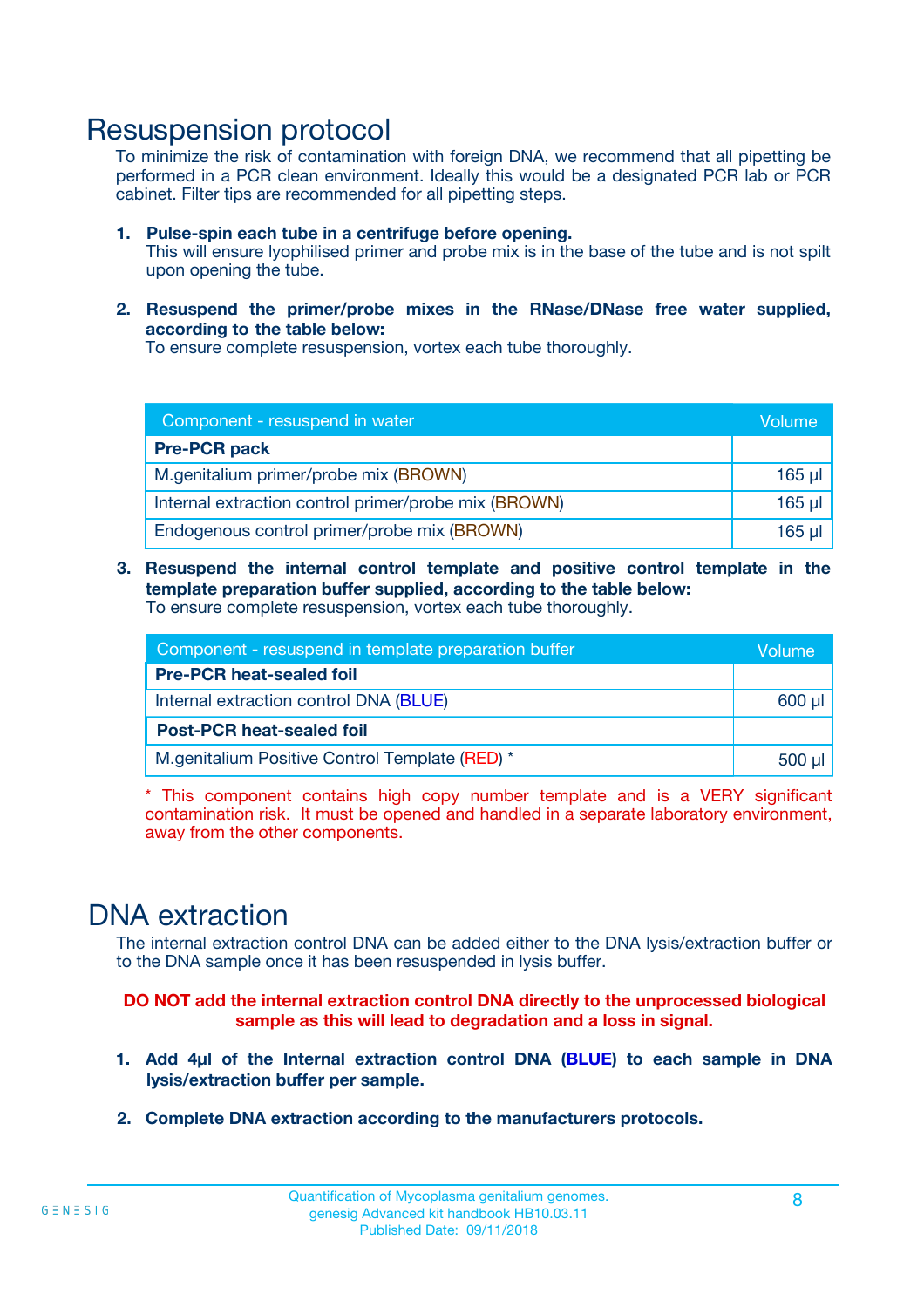# qPCR detection protocol

**1. For each DNA sample prepare a reaction mix according to the table below:** Include sufficient reactions for positive and negative controls.

| Component                                            | Volume   |
|------------------------------------------------------|----------|
| oasig or PrecisionPLUS 2X qPCR Master Mix            | $10 \mu$ |
| M.genitalium primer/probe mix (BROWN)                | 1 µI l   |
| Internal extraction control primer/probe mix (BROWN) | 1 µl     |
| <b>RNase/DNase free water (WHITE)</b>                | $3 \mu$  |
| <b>Final Volume</b>                                  | 15 µl    |

**2. For each DNA sample prepare an endogenous control reaction according to the table below (Optional):**

**This control reaction will provide useful information regarding the quality of the biological sample.**

| Component                                   | Volume   |
|---------------------------------------------|----------|
| oasig or PrecisionPLUS 2X qPCR Master Mix   | $10 \mu$ |
| Endogenous control primer/probe mix (BROWN) | 1 µI     |
| <b>RNase/DNase free water (WHITE)</b>       | $4 \mu$  |
| <b>Final Volume</b>                         | 15 µl    |

- **3. Pipette 15µl of each mix into individual wells according to your qPCR experimental plate set up.**
- **4. Prepare sample DNA templates for each of your samples.**
- **5. Pipette 5µl of DNA template into each well, according to your experimental plate set up.**

For negative control wells use 5µl of RNase/DNase free water. The final volume in each well is 20ul.

**6. If a standard curve is included for quantitative analysis, prepare a reaction mix according to the table below:**

| Component                                 | Volume          |
|-------------------------------------------|-----------------|
| oasig or PrecisionPLUS 2X qPCR Master Mix | 10 $\mu$        |
| M.genitalium primer/probe mix (BROWN)     | 1 µI I          |
| <b>RNase/DNase free water (WHITE)</b>     | $4 \mu$         |
| <b>Final Volume</b>                       | 15 <sub>µ</sub> |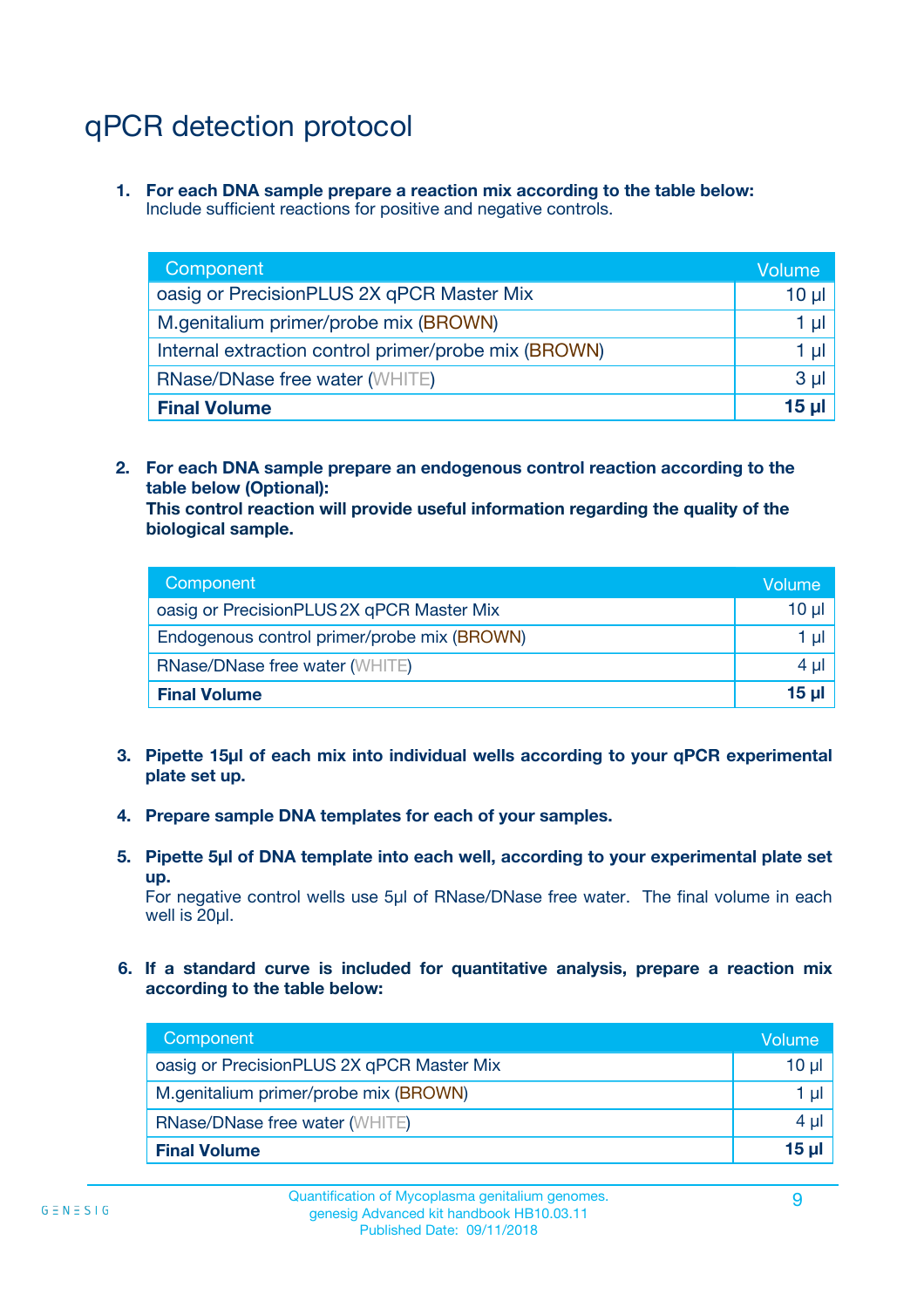#### **7. Preparation of standard curve dilution series.**

- 1) Pipette 90µl of template preparation buffer into 5 tubes and label 2-6
- 2) Pipette 10µl of Positive Control Template (RED) into tube 2
- 3) Vortex thoroughly
- 4) Change pipette tip and pipette 10µl from tube 2 into tube 3
- 5) Vortex thoroughly

Repeat steps 4 and 5 to complete the dilution series

| <b>Standard Curve</b>         | <b>Copy Number</b>     |
|-------------------------------|------------------------|
| Tube 1 Positive control (RED) | $2 \times 10^5$ per µl |
| Tube 2                        | $2 \times 10^4$ per µl |
| Tube 3                        | $2 \times 10^3$ per µl |
| Tube 4                        | $2 \times 10^2$ per µl |
| Tube 5                        | 20 per µl              |
| Tube 6                        | 2 per µl               |

**8. Pipette 5µl of standard template into each well for the standard curve according to your experimental plate set up.**

#### The final volume in each well is 20µl.

# qPCR amplification protocol

Amplification conditions using oasig or PrecisionPLUS 2X qPCR Master Mix.

|             | <b>Step</b>       | <b>Time</b>     | Temp    |
|-------------|-------------------|-----------------|---------|
|             | Enzyme activation | 2 min           | 95 °C   |
| Cycling x50 | Denaturation      | 10 <sub>s</sub> | 95 $°C$ |
|             | DATA COLLECTION * | 60 s            | 60 °C   |

\* Fluorogenic data should be collected during this step through the FAM and VIC channels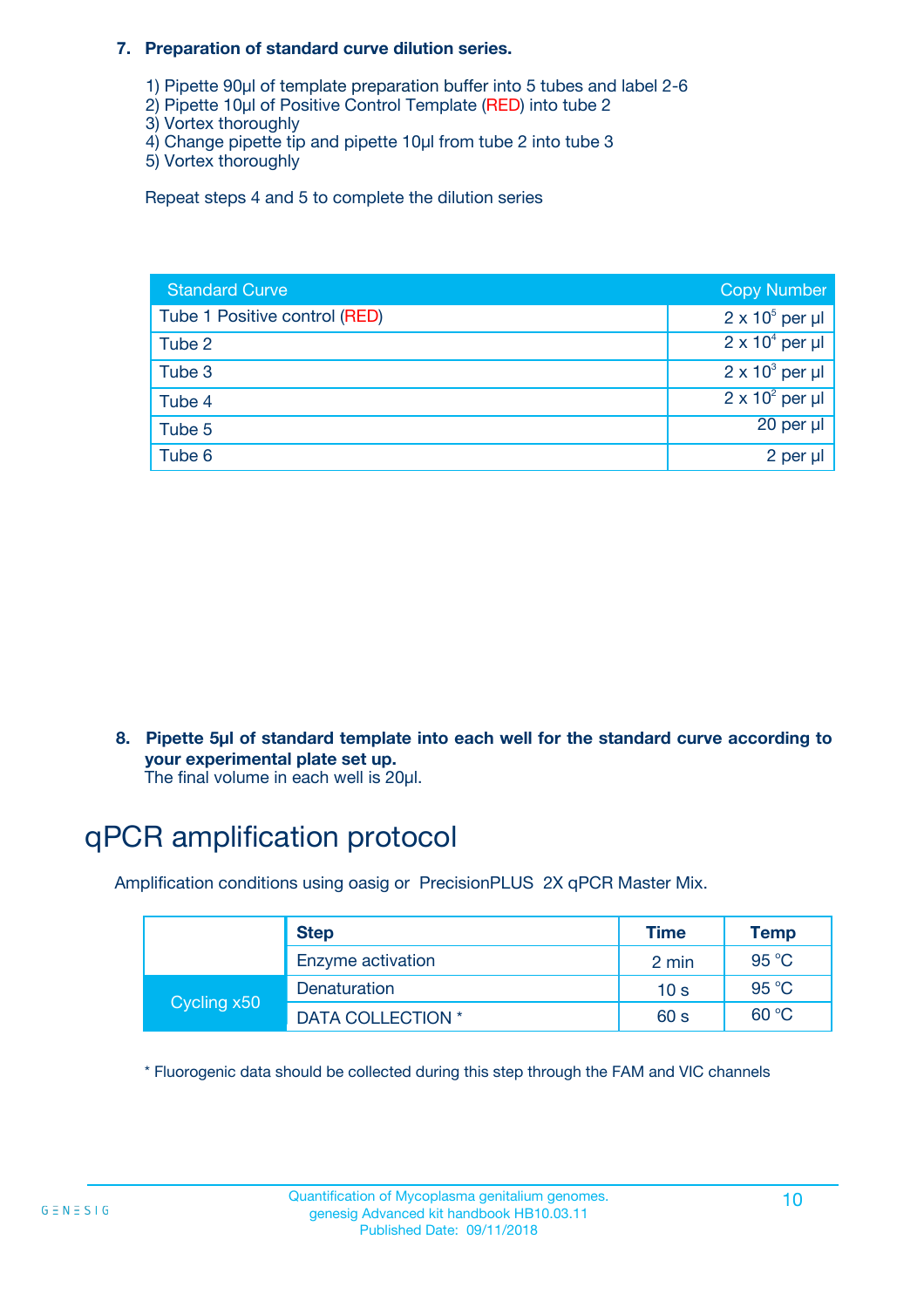# Interpretation of results

| <b>Target</b><br>(FAM) | <b>Internal</b><br>control<br>(NIC) | <b>Positive</b><br>control | <b>Negative</b><br>control | Interpretation                                                                                                  |
|------------------------|-------------------------------------|----------------------------|----------------------------|-----------------------------------------------------------------------------------------------------------------|
| $\leq 30$              | $+ 1 -$                             | ÷                          |                            | <b>POSITIVE QUANTITATIVE RESULT</b><br>calculate copy number                                                    |
| > 30                   | ٠                                   | ÷                          |                            | <b>POSITIVE QUANTITATIVE RESULT</b><br>calculate copy number                                                    |
| > 30                   |                                     | ÷                          |                            | <b>POSITIVE QUALITATIVE RESULT</b><br>do not report copy number as this<br>may be due to poor sample extraction |
|                        | ÷                                   | ÷                          |                            | <b>NEGATIVE RESULT</b>                                                                                          |
| $+ 1 -$                | $+ 1 -$                             | ÷                          | $\leq$ 35                  | <b>EXPERIMENT FAILED</b><br>due to test contamination                                                           |
| $+$ / -                | $+ 1 -$                             | ÷                          | > 35                       | $\star$                                                                                                         |
|                        |                                     | ÷                          |                            | <b>SAMPLE PREPARATION FAILED</b>                                                                                |
|                        |                                     |                            | $+$ /                      | <b>EXPERIMENT FAILED</b>                                                                                        |

Positive control template (**RED**) is expected to amplify between Cq 16 and 23. Failure to satisfy this quality control criterion is a strong indication that the experiment has been compromised.

\*Where the test sample is positive and the negative control is positive with a  $Ca > 35$ , the sample must be reinterpreted based on the relative signal strength of the two results:



If the sample amplifies  $> 5$  Cq earlier than the negative control then the sample should be reinterpreted (via the table above) with the negative control verified as negative.



If the sample amplifies  $< 5$  Cq earlier than the negative control then the positive sample result is invalidated and<br>the result should be determined  $the$  result should be inconclusive due to test contamination. The test for this sample should be repeated.